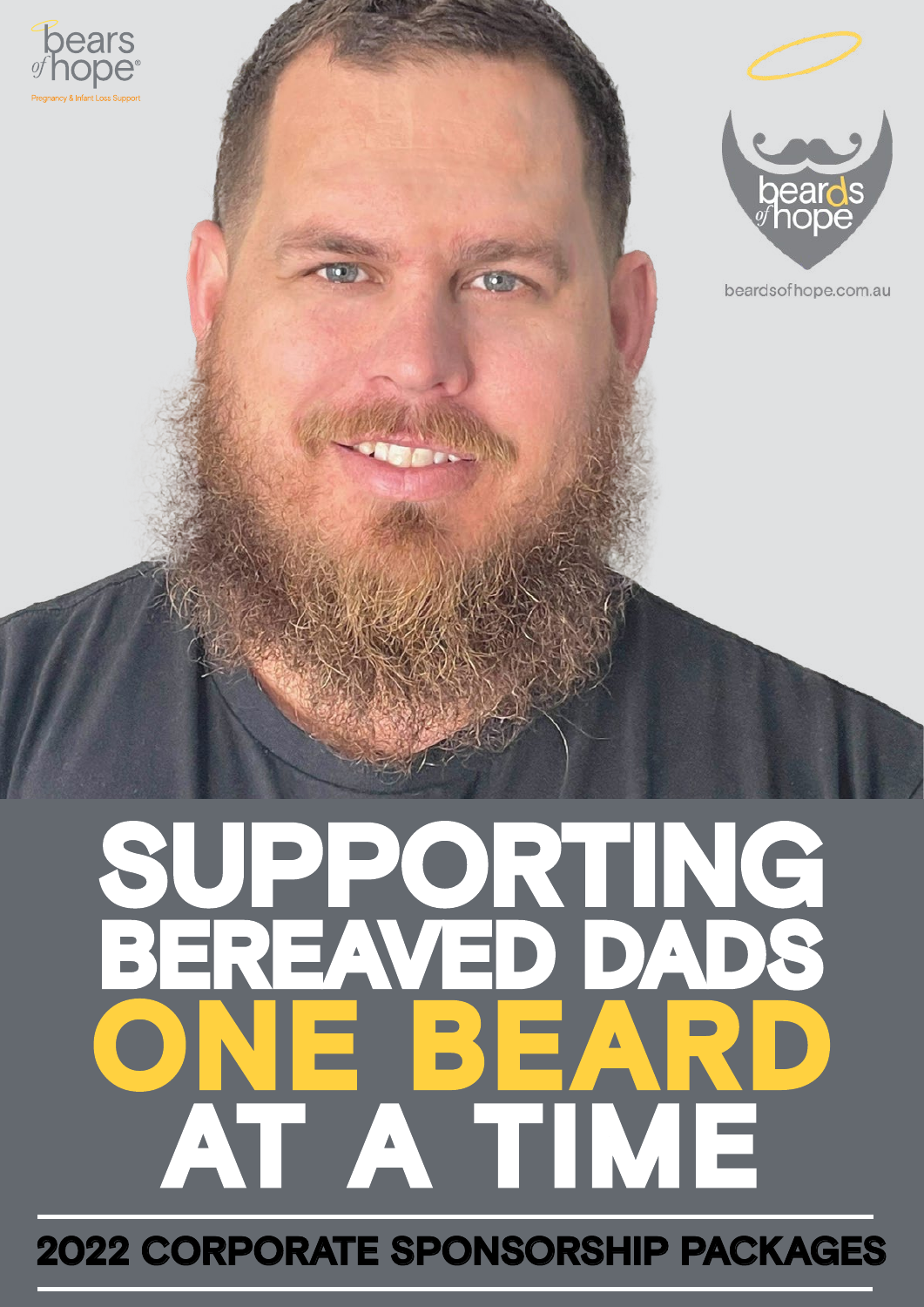

# **INTRODUCTION**

For parents and families navigating the grief of pregnancy and infant loss, seeing the future can feel impossible. You can help give them a place to start.

Beards of Hope is a national awareness and fundraising campaign run by Bears of Hope Pregnancy & Infant Loss Support. Beginning in 2014 with the Nor-West Jets growing beards for the footy season, it has become a lifeline for Dads who have experienced the loss of their baby. It gives a bereaved dad, family member, mate, colleague or community member the chance to join a much-needed support network, collectively growing beards and standing together in a time of grief.

Your contribution will make a profound difference. Not only will it fund crucial support services and resources for bereaved parents and their families, it will also enable improved education to the community and workplaces on helping them cope with this grief.

Keen to go a step further and add extra meaning to your sponsorship? We invite you to grow a beard from 1st June until 31st August. Then join us and brave the shave in September!



**Every day in Australia, six babies are stillborn, three babies die before their first birthday and a miscarriage occurs every 3.5 minutes. Sadly, one in four pregnancies end in loss.** 



**Since its inception in 2014, the campaign has raised \$893,359 for Bears Of Hope with hundreds of men getting their beard on right across Australia.** 

**WHERE YOUR \$\$ GO:**

**Counselling, Community Events, Well-being Support Groups, Online Support Groups, Dads Sport & Support Weekends, Couples Support Weekends, Grief Reflection Workshops, Allied Health In-services.** 

## **\$893,359**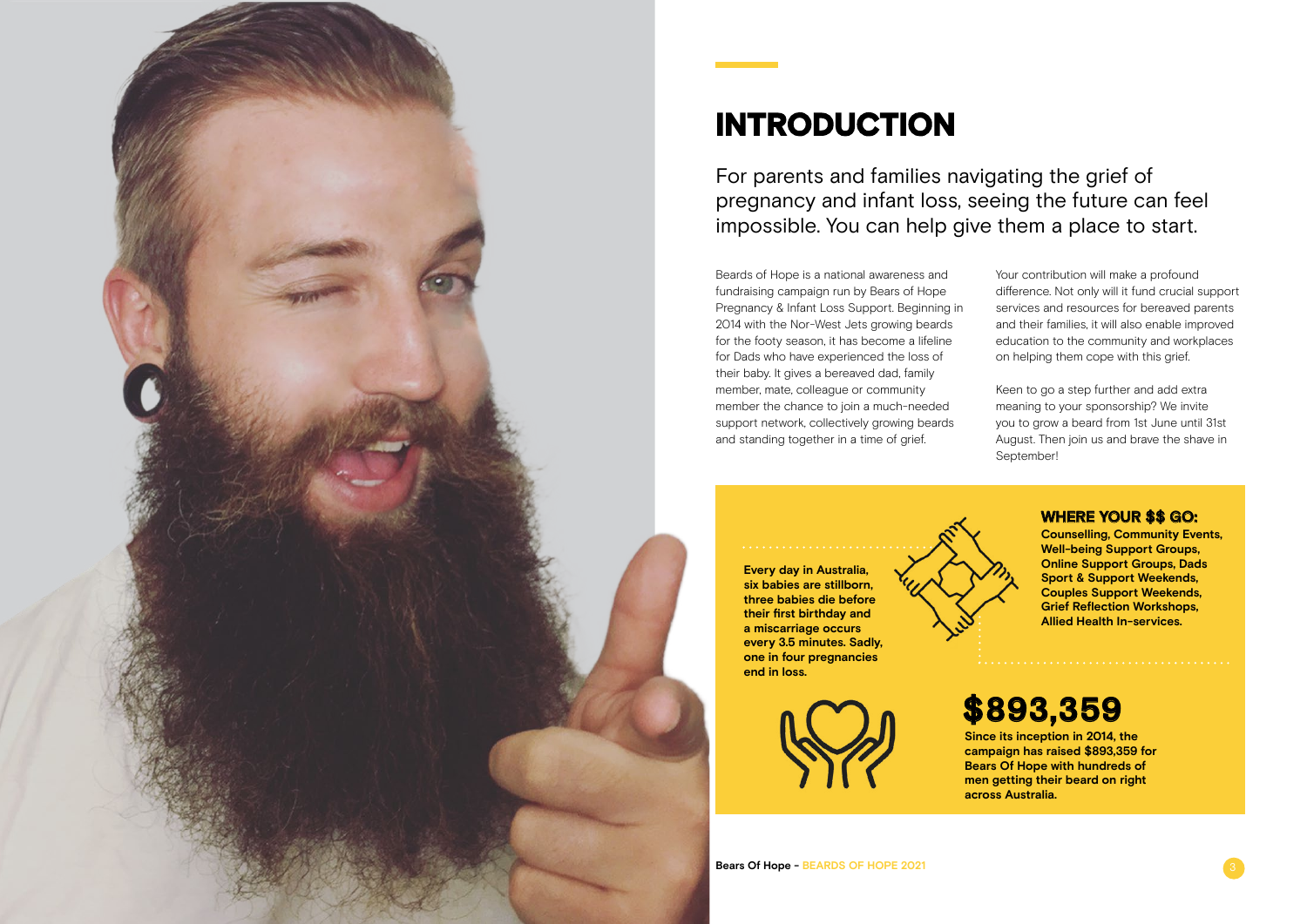### **Diamond - \$6,000 plus GST**

### **Primary Campaign Sponsor x 1**

- A sample of your product provided to every Beards of Hope registrant who raises over \$150 (approx 200)\*
- Product or merchandise to go into our various Competitions and Giveaway baskets held throughout the campaign (e.g. Beard Growing Competitions) that can be used Australia-wide. This is a great opportunity to share your merchandise and support.
- Your logo displayed prominently on Beards of Hope website with link to your website
- Logo and mention in Beards newsletter to all registrants and mention in our Bears of Hope newsletter with logo and link to your website.
- 4 Facebook and 4 Twitter mentions throughout the campaign highlighting your product/service or an initiative - link to url of your choice - great for directing your business sales and awareness.
- Receive a Beards of Hope Supporter Pack.



- Your logo on Beards of Hope Facebook Banner (June/July/August)
- Your printed Flyer included in posted incentive packs sent to Beards of Hope 2021 Fundraisers.
- Your logo displayed prominently on Beards Of Hope website with link to your website
- Logo and mention in Beards newsletter to all registrants and mention in our Bears of Hope newsletter with logo and link to your website.
- 6 Facebook and 6 Twitter mentions throughout the campaign highlighting your product/service or an initiative - link to url of your choice - great for directing your business sales and awareness. 2 posts on Bears of Hope instagram
- Receive a Beards of Hope Supporter Pack

### **Gold – \$3,000 or \$1,000 plus Product Pack Exchange\***

### **Major Campaign Sponsor x 3**

- Your logo on our website
- 2 Facebook and 2 Twitter mentions

# **SPONSORSHIP LEVELS**

### All donations are tax deductable.

### **Silver – \$1,500 or \$500 plus Product Pack Exchange\***

### **Secondary Campaign Sponsor x 6**

- Product or merchandise to go into our various Competitions and Giveaway baskets held throughout the campaign (e.g. Beard Growing Competitions) that can be used Australia-wide. This is a great opportunity to share your merchandise and support.
- Your logo displayed on Beards of Hope website with link to your website
- Logo and mention in Beards newsletter to all registrants and mention in our Bears of Hope newsletter with logo and link to your website.
- 2 Facebook and 2 Twitter mentions throughout the campaign highlighting your product/service or an initiative - link to url of your choice - great for directing your business sales and awareness.

### **Bronze – \$500 plus**

### **Tertiary Campaign Sponsor x 12**

### **More Ways to Help**

In addition to your generous sponsorship contribution, there are several other ways in which you can help support Beards of Hope and bereaved dads in the community.

- Register as an individual to grow a beard and help raise funds [\[Learn more\]](http://www.beardsofhope.com.au)
- Register a team to grow a beard with work colleagues, sporting buddies or mates [\[Learn more\]](http://www.beardsofhope.com.au)
- Order posters and flyer's to distribute in your local business area [\[Learn more\]](http://www.beardsofhope.com.au/event-resources)
- Display a Beards of Hope coin box at your business [\[Learn more\]](http://beardsofhope.com.au/event-resources)
- Donate a prize for our beard competitions and top fundraisers [\[Learn more\]](https://www.bearsofhope.org.au/ways-to-give/corporate-support/)
- Donate a % of product sales to the campaign [\[Learn more\]](https://www.bearsofhope.org.au/ways-to-give/corporate-support/)
- Sponsor a Men's Sport & Support Weekend \$8K - \$15K [\[Learn more\]](http://www.beardsofhope.com.au)

### **Join us as a 2022 sponsor** [Register here](https://bearsofhope.wufoo.com/forms/beards-of-hope-sponsorship-application/) **Learn More About Beards Of Hope** [www.beardsofhope.com.au](http://www.beardsofhope.com.au) Beards Of Hope Followers: **202** Bears Of Hope Followers: **928 Follow us on social**





@beardsofhope #beardsofhope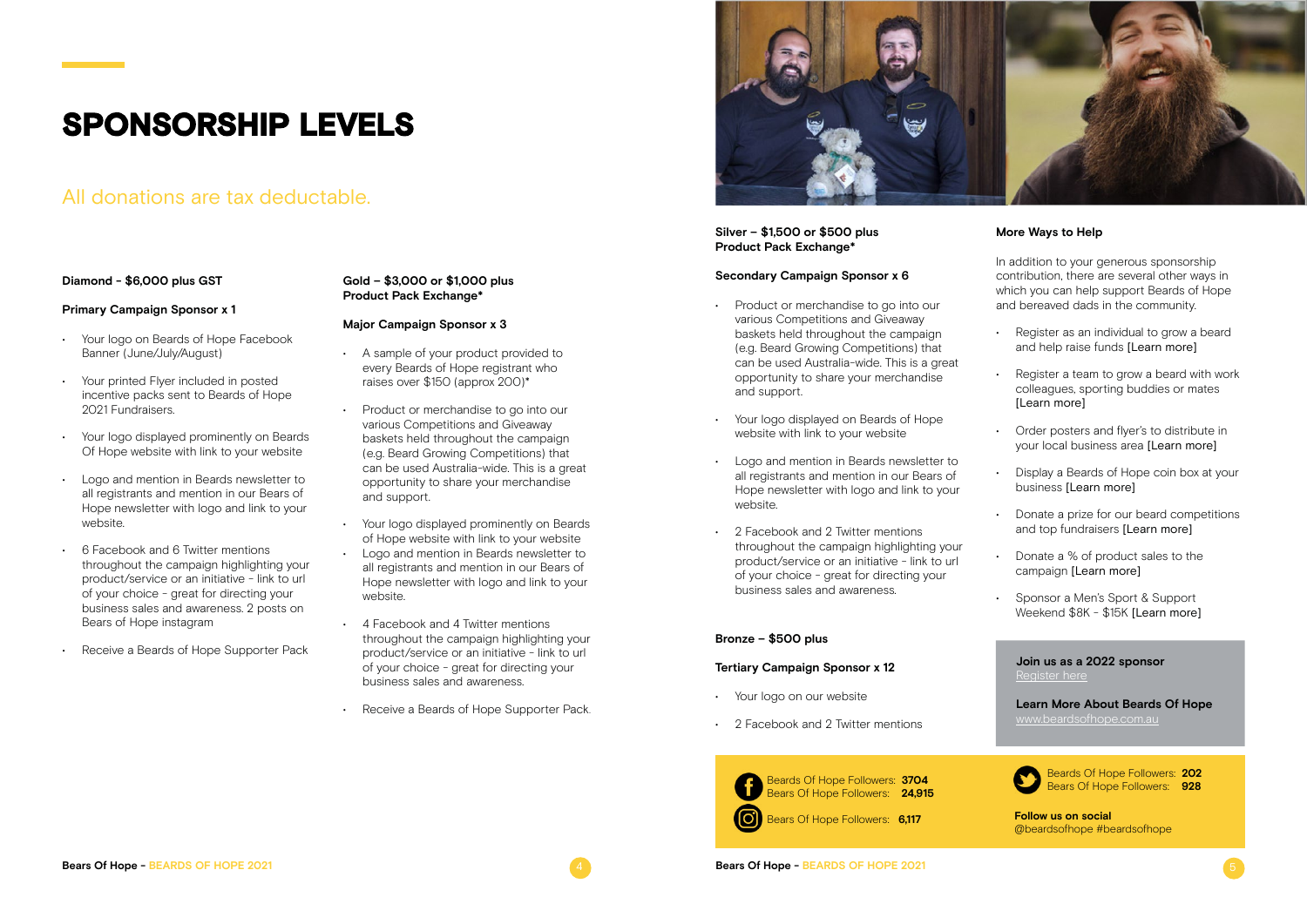Each year, thousands of dads experience the loss of their baby through miscarriage, stillbirth, neonatal or infant loss. Historically, and still evident today, we hear and see men taking on the role of getting things done, going back to work, appearing strong and being the supporting rock in the partnership.

While the mother's grief is painfully evident, the reality is that the father's life has been equally devastated by the experience. While his need for understanding and support at this time is just as real as his partner's, it is often paid very little attention. A key message of the Beards of Hope initiative is that a father's grief sits alongside the mother's and should never be pushed to the background or minimised.

# **RATIONALE MAY OUR BEARDS GROW LONGER AND AWARENESS STRONGER**







Sometimes it can be difficult for dads to feel connected to the formalities of traditional support groups. The Beards of Hope campaign provides an informal, relaxed and neutral setting to connect with other dads by taking the focus off having to talk about loss and allowing the atmosphere of the fundraiser to dictate conversation with family, friends and work colleagues.

### **The Beards of Hope national awareness and fundraising campaign was established to:**

- 1. Encourage men to grow a beard and raise some very important funds for Bears of Hope Pregnancy & Infant Loss Support
- 2. Provide bereaved dads with an outlet to share their grief with their mates
- 3. Provide mates with the opportunity to support their bereaved mate
- 4. Create awareness of and discussions about pregnancy & infant loss support
- 5. Break down the stigma attached to men grieving and needing help
- 6. Break down the physical and emotional isolation associated with the loss of a baby
- 7. Enable bereaved dad's at any time after their loss to join in the campaign
- 8. To establish a connection and continuous bond with their child